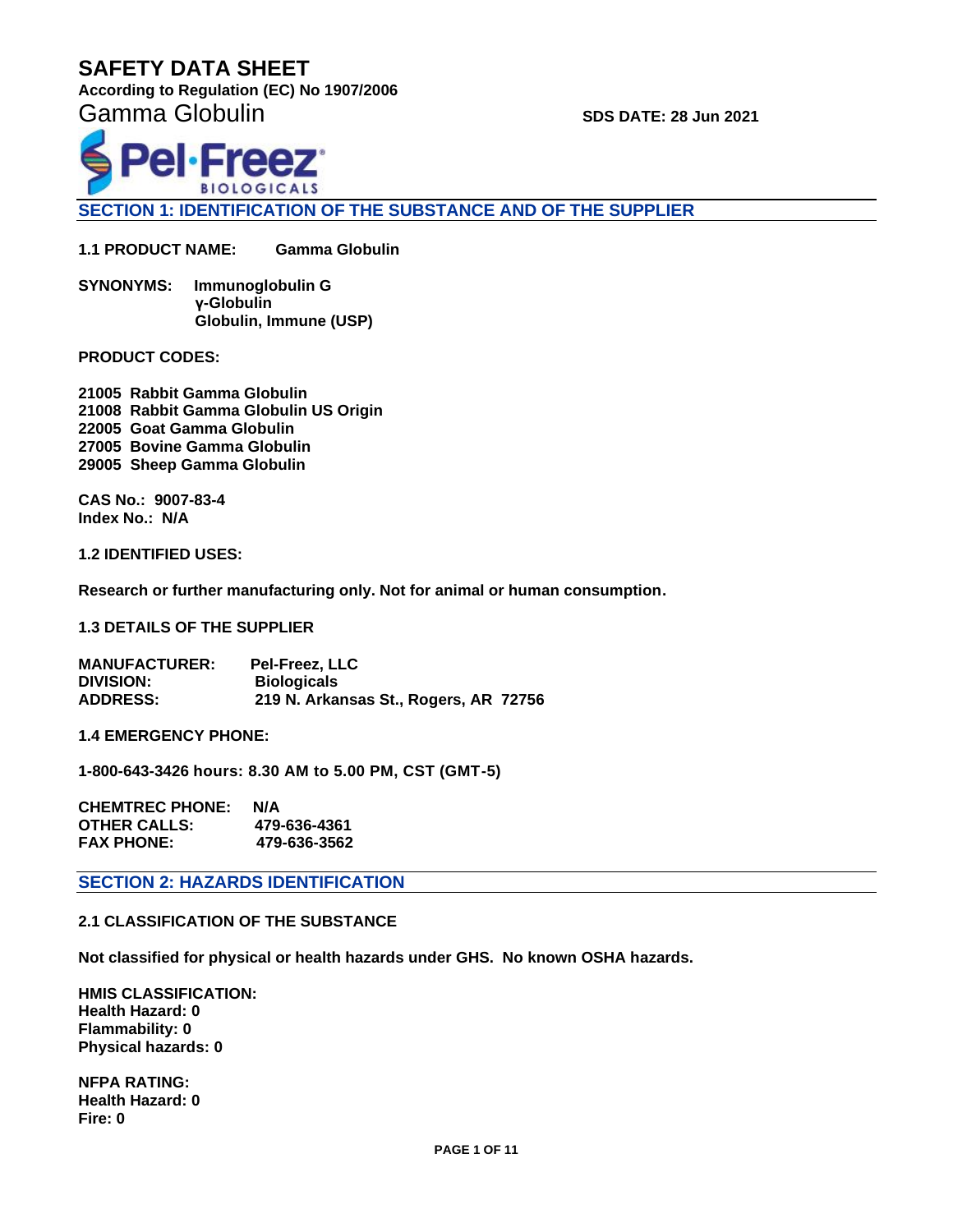**According to Regulation (EC) No 1907/2006**  Gamma Globulin **SUSSE SUSSE** SPS DATE: 28 Jun 2021 **Reactivity hazard: 0**

## **POTENTIAL HEALTH EFFECTS**

**EYES:** May cause eye irritation. **SKIN:** May cause skin irritation. **INGESTION:** May be harmful if swallowed. **INHALATION:** May cause irritation of respiratory tract

**ACUTE HEALTH HAZARDS:** Not determined

**CHRONIC HEALTH HAZARDS:** Not determined

## **MEDICAL CONDITIONS GENERALLY AGGRAVATED BY EXPOSURE:** Not Determined

#### **CARCINOGENICITY**

| <b>OSHA:</b> Not determined | <b>ACGIH:</b> Not determined | <b>NTP:</b> Not determined |
|-----------------------------|------------------------------|----------------------------|
| <b>IARC:</b> Not determined | <b>OTHER:</b> Not determined |                            |

#### **2.2 LABEL ELEMENTS**

**Hazard pictograms:** N/A

**Signal word:** N/A

**Hazard statements:** N/A

**Precautionary statements:** N/A

**Supplemental Hazard information:** N/A

#### **2.3 OTHER HAZARDS: N/A**

#### **SECTION 3: COMPOSITION**

#### **3.1 SUBSTANCES**

**CAS-No. 9007-83-4 EC-No. 232-706-1**

**No ingredients are hazardous according to OSHA criteria.**

#### **SECTION 4: FIRST AID MEASURES**

#### **4.1 DESCRIPTION OF FIRST AID MEASURES**

**EYES:** In the case of contact with eyes, flush eyes with plenty of water as a precaution.

**SKIN:** Wash with plenty of soap and water.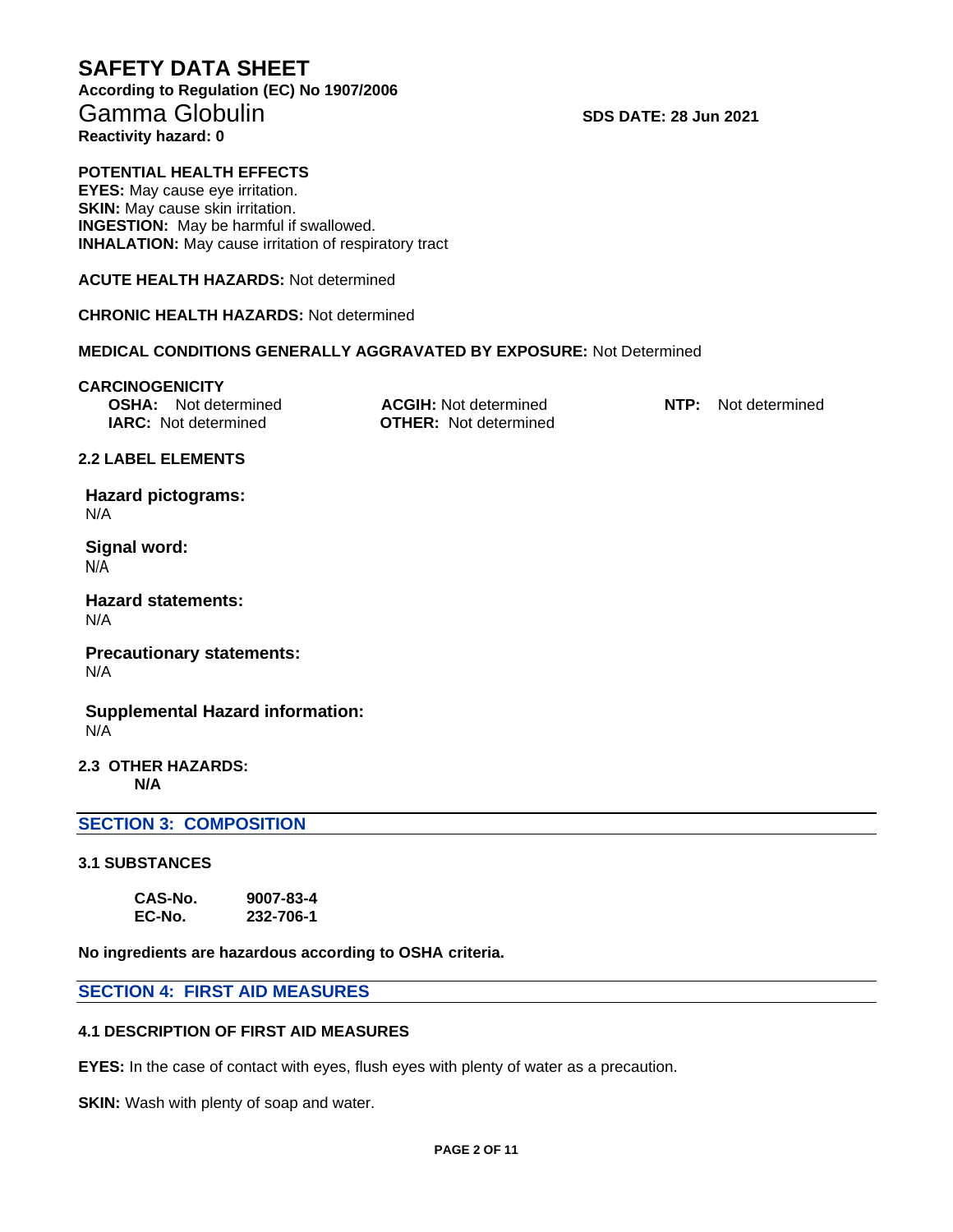# **SAFETY DATA SHEET According to Regulation (EC) No 1907/2006**  Gamma Globulin **SDS DATE: 28 Jun 2021**

**INGESTION:** Rinse mouth with water.

**INHALATION:** Move to fresh air. If not breathing give artificial respiration.

#### **NOTES TO PHYSICIANS OR FIRST AID PROVIDERS:** None

#### **SECTION 4 NOTES: N/A**

## **SECTION 5: FIRE-FIGHTING MEASURES**

#### **5.1 EXTINGUISHING MEDIA:**

**Suitable extinguishing media:** Use dry chemical, CO2, water spray or appropriate foam. If in a laboratory setting, follow laboratory fire suppression procedures.

**Unsuitable extinguishing media:** None

#### **5.2 SPECIAL FIRE FIGHTING PROCEDURES:** None known

#### **5.3 ADVICE FOR FIRE-FIGHTERS**

**Hazardous decomposition products:** Thermal decomposition can lead to release of irritating gases and vapors such as carbon oxides.

#### **FLAMMABLE LIMITS IN AIR, (% BY VOLUME) UPPER:** Not Determined

**LOWER:** Not Determined

#### **FLASH POINT:**

 **F:** Not Determined  **C:** Not Determined **METHOD USED:** N/A

#### **AUTOIGNITION TEMPERATURE:**

- **F:** Not Determined
- **C:** Not Determined

#### **NFPA HAZARD CLASSIFICATION**

 **HEALTH:** Not Determined **FLAMMABILITY:** Not Determined **REACTIVITY:** Not Determined  **OTHER:** Not Determined

#### **HMIS HAZARD CLASSIFICATION**

 **HEALTH:** Not Determined **FLAMMABILITY:** Not Determined **REACTIVITY:** Not Determined  **PROTECTION:** Not Determined

## **SECTION 6: ACCIDENTAL RELEASE MEASURES**

## **6.1 PERSONAL PRECAUTIONS, PROTECTIVE EQUIPMENT AND EMERGENCY PROCEDURES**

**For non-emergency personnel**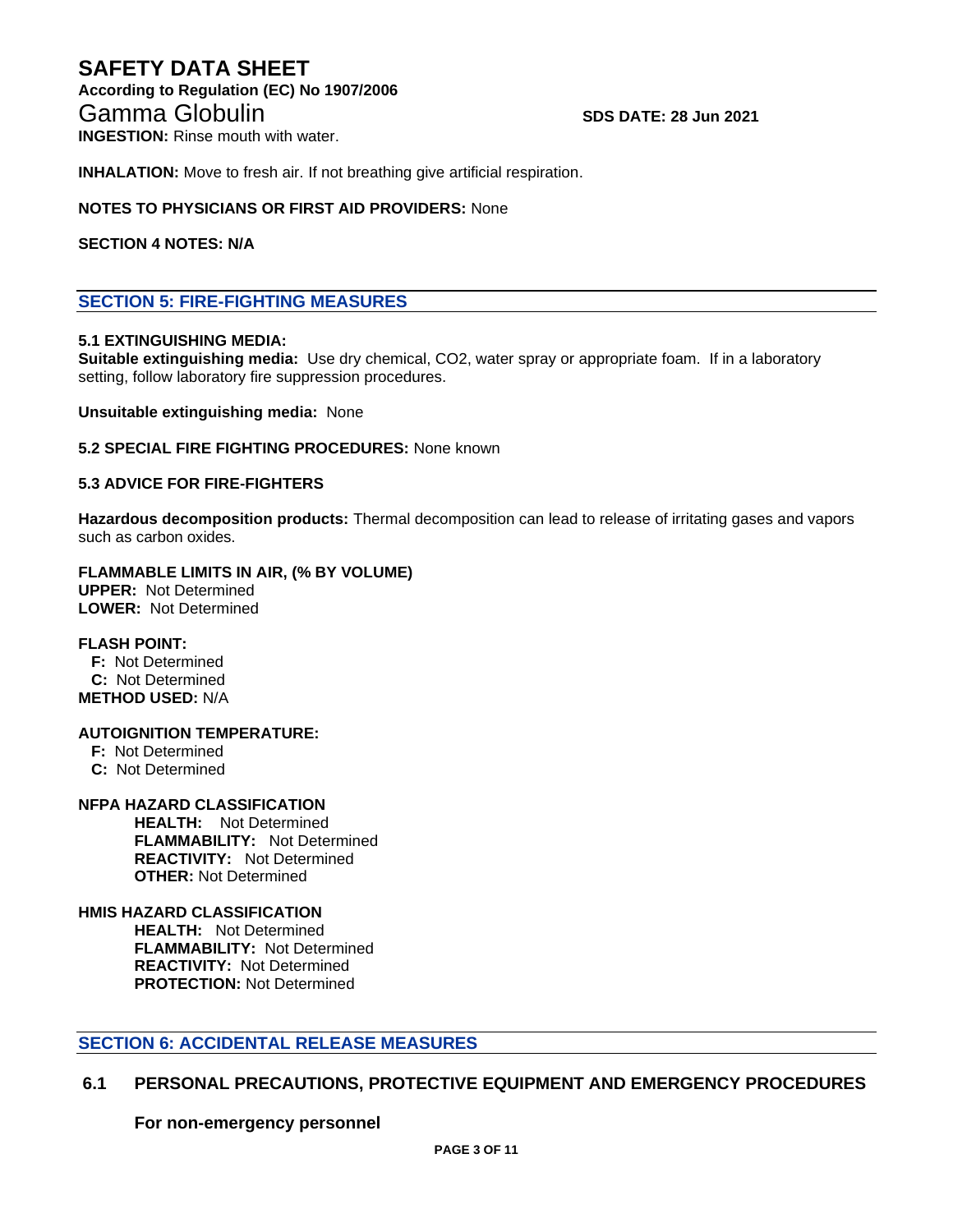## **According to Regulation (EC) No 1907/2006**

# Gamma Globulin **SUSSE SUSSE** SPS DATE: 28 Jun 2021

Protective equipment: Wear gloves and lab coat, or other protective covering.

Emergency procedures: Stop the spill. Contain with inert absorbent material. Sweep up or shovel. Keep in suitable closed containers for disposal. Wash spill site after pick up is complete.

## **For emergency responders**

Personal protective equipment: Wear gloves and lab coat, or other protective covering

## **6.2 ENVIRONMENTAL PRECAUTIONS: N/A**

## **6.3 METHODS AND MATERIAL FOR CONTAINMENT AND CLEANING UP**

**For containment:** Contain with inert absorbent material. Sweep up or shovel. Keep in suitable closed containers for disposal.

**For cleaning up:** Wash spill site after pick up is complete.

## **Other information: N/A**

## **SECTION 7: HANDLING AND STORAGE**

 **PRECAUTIONS:** Use only in area provided with appropriate exhaust ventilation. Wear personal protective equipment.

## **7.1 PRECAUTIONS FOR SAFE HANDLING**

**Protective measures:**

**Advice on safe handling:** N/A

**Fire preventions:** N/A

**Aerosol and dust generation preventions:** N/A

**Environmental precautions:** N/A

## **7.2 CONDITIONS FOR SAFE STORAGE, INCLUDING ANY INCOMPATIBILITIES**

**Technical measures and storage conditions:** Store refrigerated or frozen

**Packaging materials:** Leak proof materials

**Requirements for storage rooms and vessels:** N/A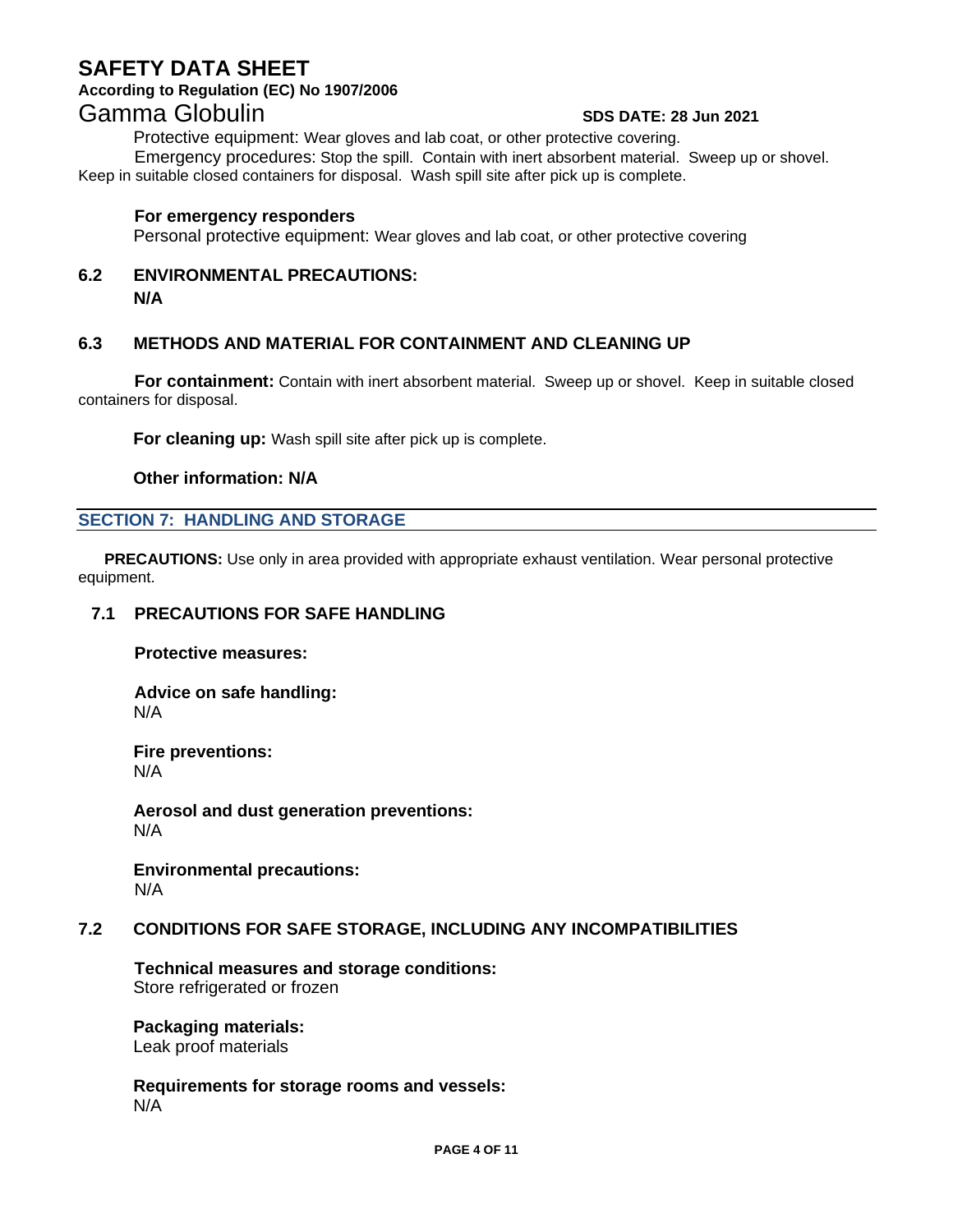**According to Regulation (EC) No 1907/2006**  Gamma Globulin **SCS** Camma Globulin **SDS** DATE: 28 Jun 2021

**Hints on storage assembly:**

**Storage class:** N/A

**Materials to avoid:** N/A

**Further information on storage conditions:** N/A

## **7.3 SPECIFIC END USES:**

**Recommendations:** For research or further manufacturing. Not for consumption.

## **SECTION 8: EXPOSURE CONTROLS/PERSONAL PROTECTION**

**Contains no substances with occupational exposure limit values**

#### **8.1 CONTROL PARAMETERS**

- **8.1.1 OCCUPATIONAL EXPOSURE LIMITS:** Not determined
- **8.1.2 BIOLOGICAL LIMIT VALUES:** N/A

## **8.2 EXPOSURE CONTROLS**

**8.2.1 APPROPRIATE ENGINEERING CONTROLS:**

Ensure adequate ventilation.

## **8.2.2 PERSONAL PROTECTIVE EQUIPMENT:**

**VENTILATION:** Ensure adequate ventilation.

**RESPIRATORY PROTECTION:** None

**EYE PROTECTION:** Safety Glasses if appropriate

**SKIN PROTECTION: PVC or nitrile disposable gloves** 

**OTHER PROTECTIVE CLOTHING OR EQUIPMENT:** None.

**WORK HYGIENIC PRACTICES:** Avoid contact with skin, eyes, and clothing.

## **8.2.3 ENVIRONMENTAL EXPOSURE CONTROLS:**

Do not let product enter drains.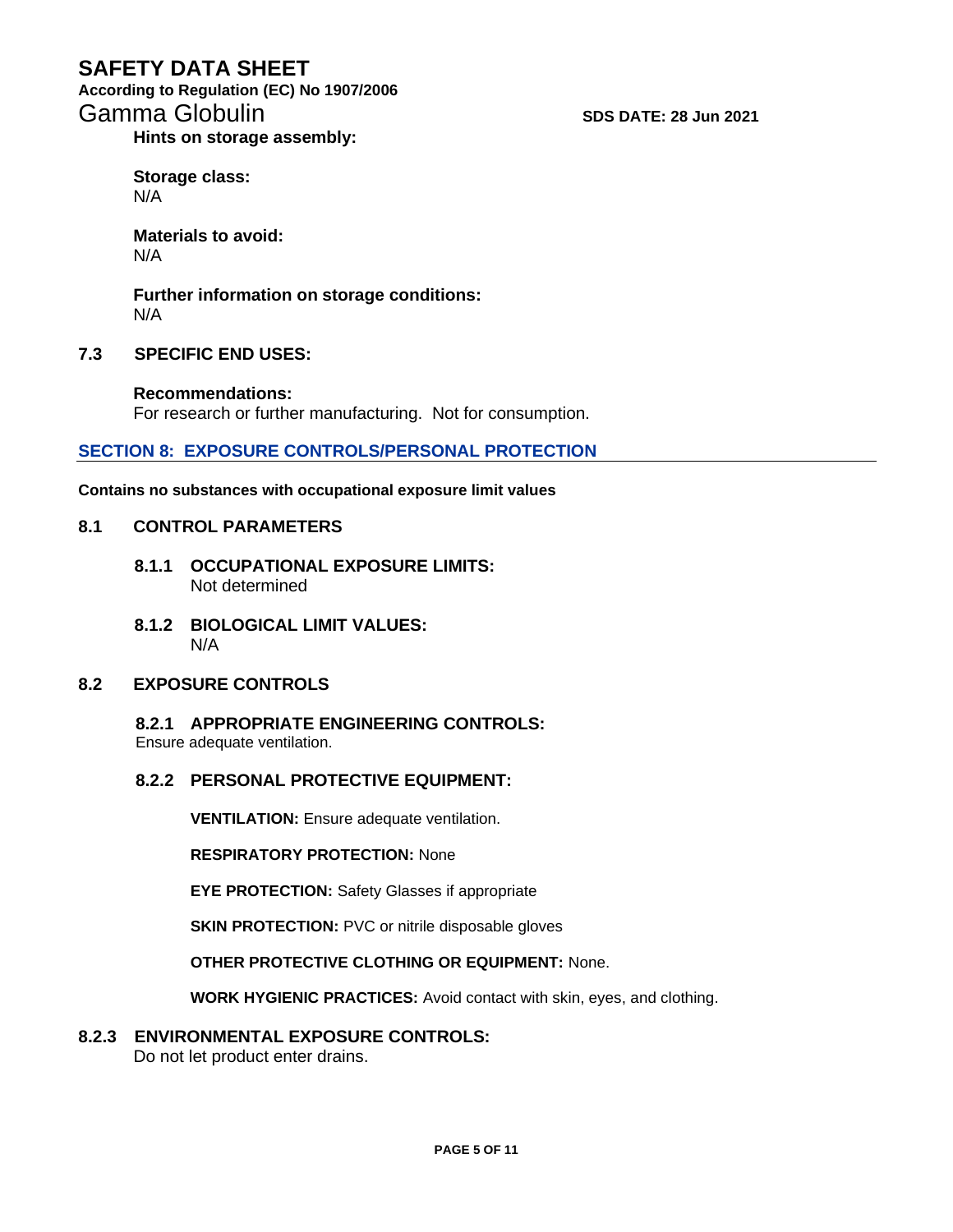**According to Regulation (EC) No 1907/2006** 

# Gamma Globulin **SCC 100 SDS DATE: 28 Jun 2021**

## **Consumer exposure control**

Measures related to consumer uses of the substance (as such or in mixtures): None

Measures related to the service life of the substance in articles: None

## **SECTION 9: PHYSICAL AND CHEMICAL PROPERTIES**

## **9.1 INFORMATION ON BASIC PHYSICAL AND CHEMICAL PROPERTIES**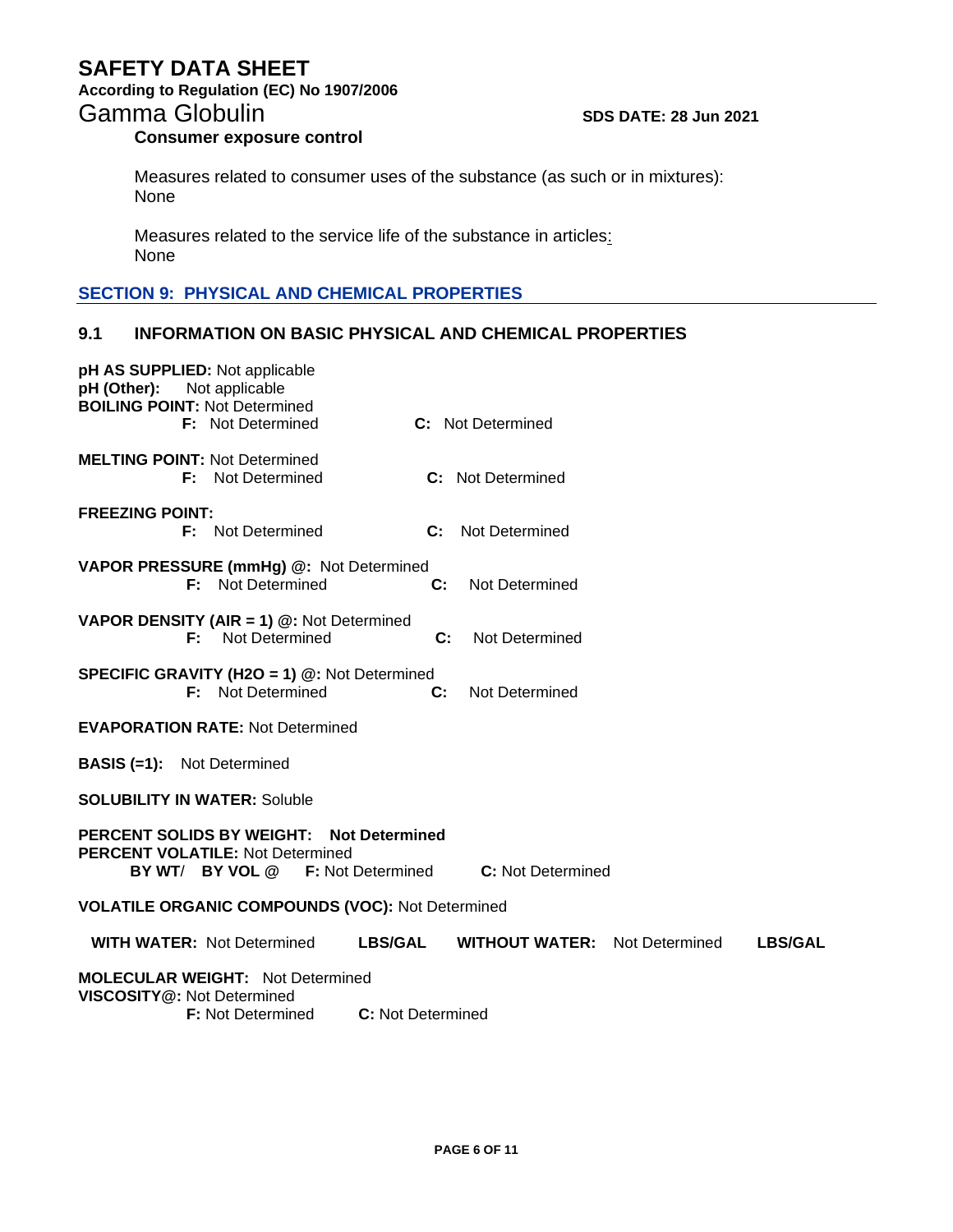**According to Regulation (EC) No 1907/2006**  Gamma Globulin **SCC 28 June 2021** SDS DATE: 28 Jun 2021

**9.2 OTHER INFORMATION:**

**Physical hazards:**

## **Explosives**

Not applicable

## **Flammable gases**

Not applicable

## **Flammable aerosols**

Not applicable

## **Oxidising gases**

Not applicable

## **Gases under pressure**

Not applicable

## **Flammable liquids**

Not applicable

## **Flammable solids**

Not applicable

## **Self-reactive substances and mixtures**

Not applicable

## **Pyrophoric liquids**

Not applicable

## **Pyrophoric solids**

Not applicable

## **Self-heating substances and mixtures**

Not applicable

## **Substances or mixtures which, in contact with water emit flammable gases**

Not applicable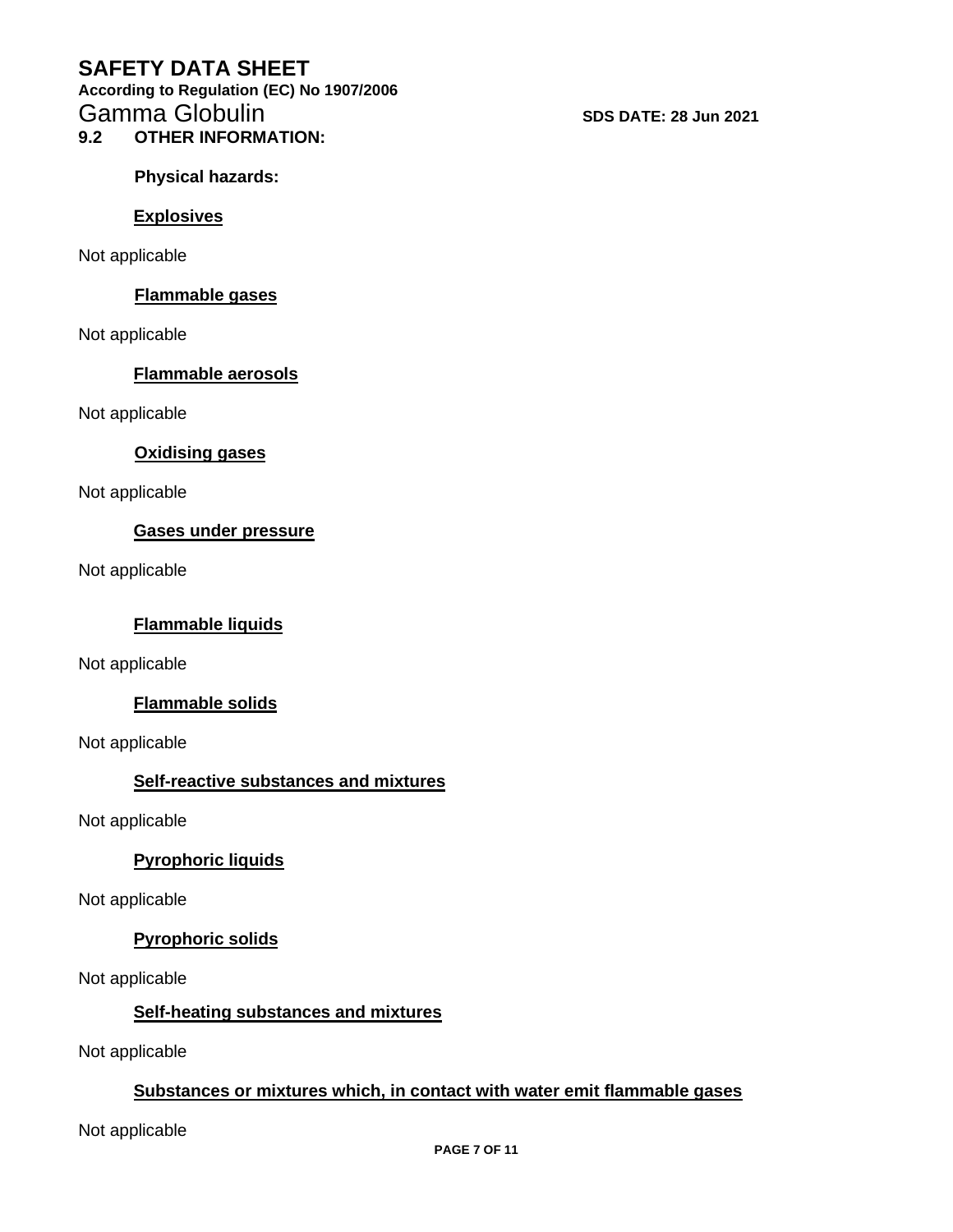**According to Regulation (EC) No 1907/2006**  Gamma Globulin **SUS DATE:** 28 Jun 2021

## **Oxidising liquids**

Not applicable

## **Oxidising solids**

Not applicable

## **Organic peroxides**

Not applicable

## **Metal corrosion**

Not applicable

## **SECTION 10: STABILITY AND REACTIVITY**

## **10.1 REACTIVITY**

None under normal processing

## **10.2 CHEMICAL STABILITY**

Stable for up to 1 year when stored under recommended conditions.

## **10.3 POSSIBILITY OF HAZARDOUS REACTIONS**

None under normal processing

## **10.4 CONDITIONS TO AVOID:**

Exposure to air, moisture, or high temperatures over long periods

## **10.5 INCOMPATIBLE MATERIALS:**

Strong Oxidizing agents

## **10.6 HAZARDOUS DECOMPOSITION PRODUCTS:**

Thermal decomposition can lead to release of irritating gases and vapors such as carbon oxides.

## **SECTION 11: TOXICOLOGICAL INFORMATION**

## **11.1 TOXICOLOGICAL INFORMATION:**

#### **11.1.1 Acute toxicity**

No data available Inhalation: No data available Dermal: No data available LD50 Intravenous - Rat - > 11,000 mg/kg Remarks: Lungs, Thorax, or Respiration:Dyspnea. Lungs, Thorax, or Respiration:Other changes.

**Skin corrosion/irritation** No data available

**Serious eye damage/eye irritation**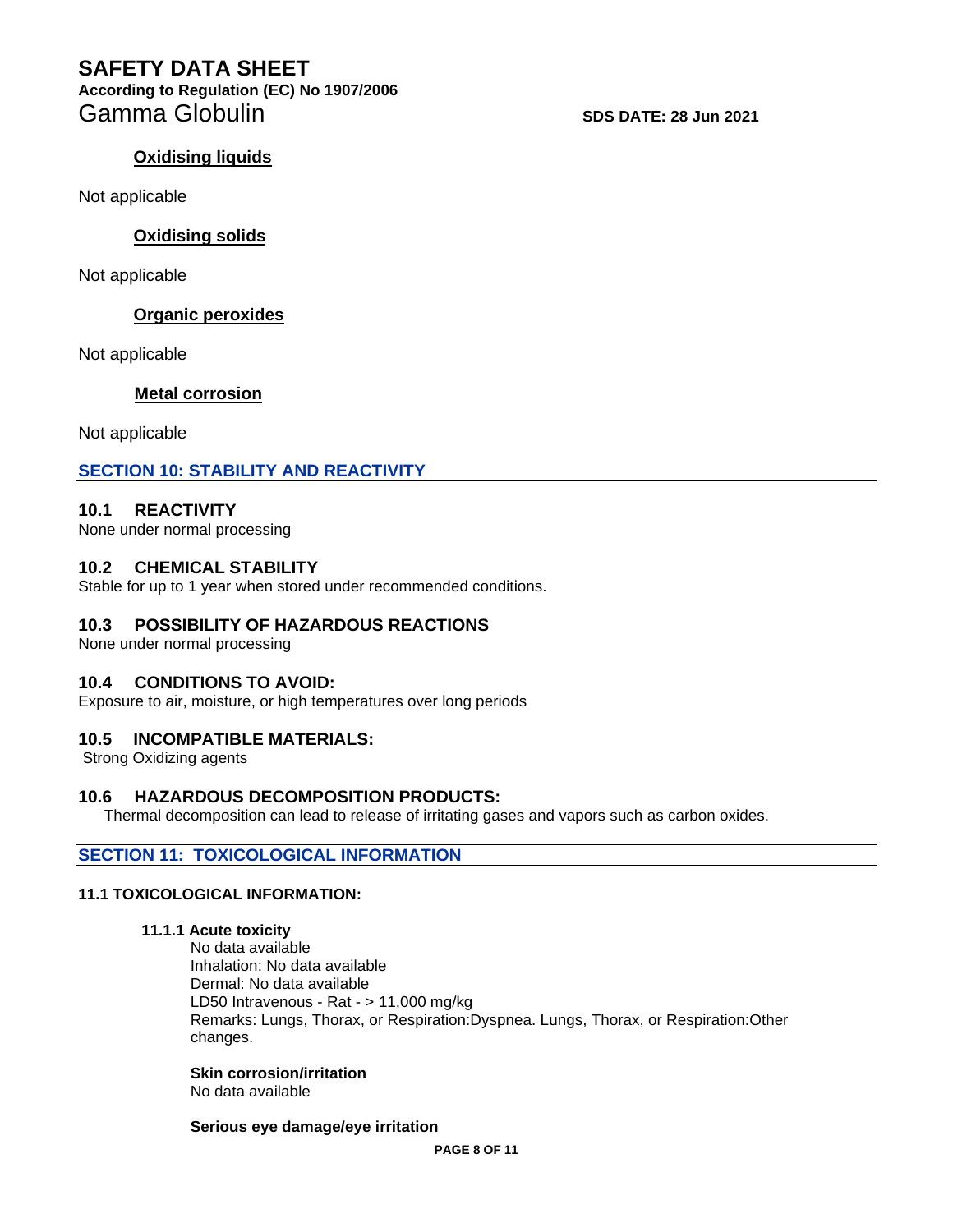## **SAFETY DATA SHEET According to Regulation (EC) No 1907/2006**  Gamma Globulin **SDS DATE: 28 Jun 2021**

No data available

#### **Respiratory or skin sensitization** No data available

**Germ cell mutagenicity** No data available

#### **Carcinogenicity**

**IARC**: No component of this product present at levels greater than or equal to 0.1% is identified as probable, possible or confirmed human carcinogen by IARC. **ACGIH:** No component of this product present at levels greater than or equal to 0.1% is

identified as a carcinogen or potential carcinogen by ACGIH.

**NTP**: No component of this product present at levels greater than or equal to 0.1% is identified as a known or anticipated carcinogen by NTP.

**OSHA:** No component of this product present at levels greater than or equal to 0.1% is on OSHA's list of regulated carcinogens.

**Reproductive toxicity**

No data available

**Specific target organ toxicity - single exposure** No data available

**Specific target organ toxicity – repeated exposure** No data available

**Aspiration hazard** No data available

**Additional Information** RTECS: Not available

#### **SECTION 12: ECOLOGICAL INFORMATION**

#### **ECOLOGICAL INFORMATION:**

| <b>Mobility:</b>            | No data available |
|-----------------------------|-------------------|
| <b>Bioaccumulation:</b>     | No data available |
| <b>Ecotoxicity effects:</b> | No data available |
| <b>Aquatic toxicity:</b>    | No data available |

## **SECTION 13: DISPOSAL CONSIDERATIONS**

**WASTE FROM RESIDUES / UNUSED PRODUCTS:** Waste disposal must be in accordance with appropriate Federal, State, and local regulations. This product, if unaltered by use, may be disposed of by treatment at a permitted facility or as advised by your local hazardous waste regulatory authority. Residue from fires extinguished with this material may be hazardous.

**CONTAMINATED PACKAGING:** Do not re-use empty containers.

**RCRA HAZARD CLASS:** Not determined.

**SECTION 14: TRANSPORT INFORMATION**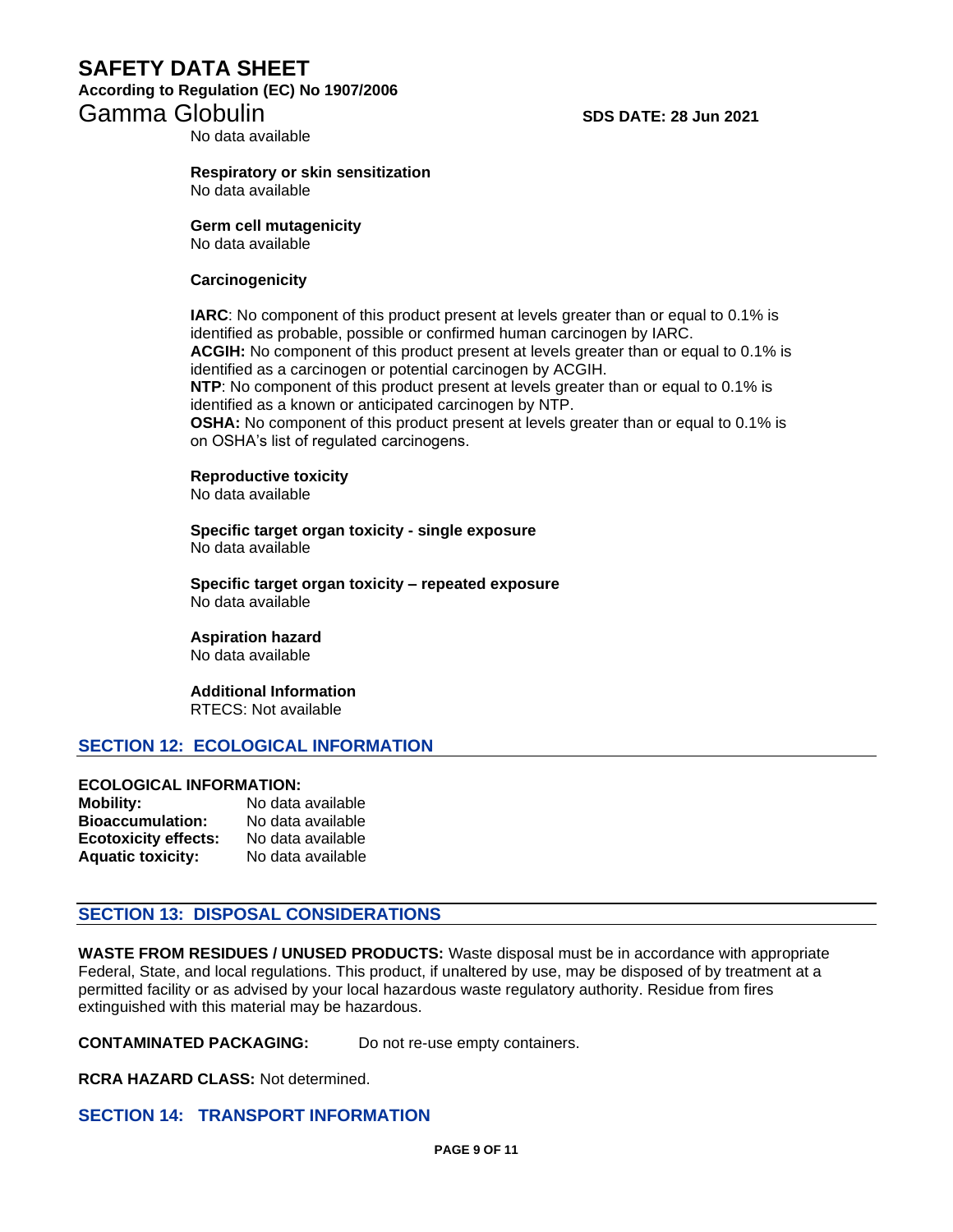#### **U.S. DEPARTMENT OF TRANSPORTATION PROPER SHIPPING NAME: HAZARD CLASS:** No dangerous goods class allocated **ID NUMBER:** Not regulated **PACKING GROUP:** None **LABEL STATEMENT:** None

**WATER TRANSPORTATION PROPER SHIPPING NAME: HAZARD CLASS:** No dangerous goods class allocated **ID NUMBER:** Not regulated  **PACKING GROUP:** None **LABEL STATEMENTS:** None

#### **AIR TRANSPORTATION**

 **PROPER SHIPPING NAME: HAZARD CLASS:** No dangerous goods class allocated **ID NUMBER:** Not regulated **PACKING GROUP:** None **LABEL STATEMENTS:** None

#### **OTHER AGENCIES:** Not Applicable

## **SECTION 15: REGULATORY INFORMATION**

#### **SARA 302 Components**

No chemicals in this material are subject to the reporting requirements of SARA Title III, Section 302.

#### **SARA 313 Components**

This material does not contain any chemical components with known CAS numbers that exceed the threshold (De Minimis) reporting levels established by SARA Title III, Section 313.

#### **SARA 311/312 Hazards**

No SARA Hazards

#### **Massachusetts Right To Know Components**

No components are subject to the Massachusetts Right to Know Act.

# **Pennsylvania Right to Know Components**

γ-Globulin CAS-No.9007-83-4

#### **New Jersey Right to Know Components**

γ-Globulin CAS-No.9007-83-4

#### **California Prop. 65 Components**

This product does not contain any chemicals known to State of California to cause cancer, birth defects, or any other reproductive harm.